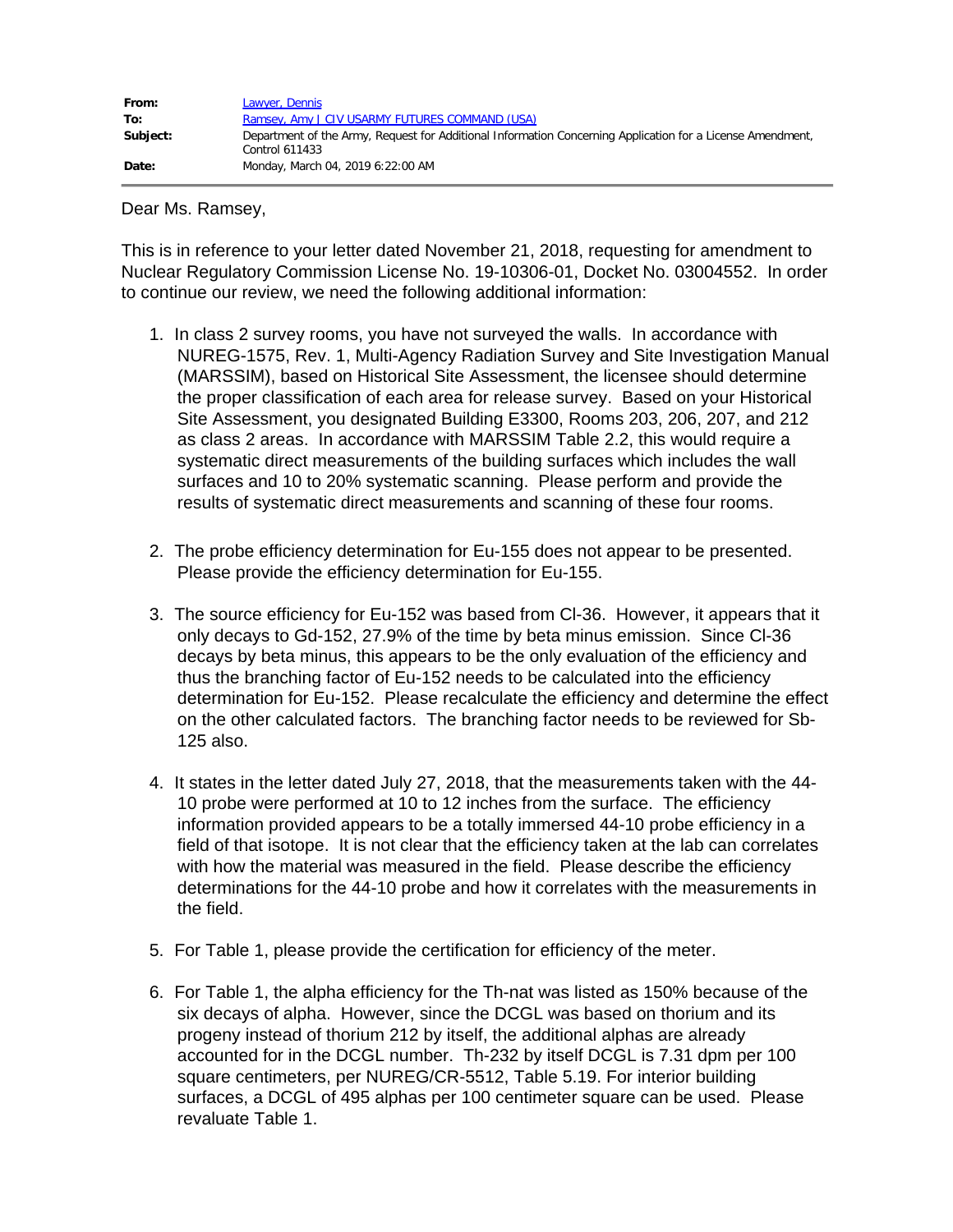- 7. For Table 2, please provide the basis of the detector efficiency for Uranium and Thorium. Please state the background for Table 1 and 2 in terms of counts per minute for the detector.
- 8. In Table 2, the probability of a single count was given. During the measurements, confirm if the surveyor stopped after a single count was received to determine if it was just a background count or activity being detected.
- 9. In Table 2, the value of a probability of single count could not be reproduced and in addition a probability of less than 0.9 shows that the scan may not detect at the DCGL level. Please review your calculations, efficiencies, method of survey, Thorium DCGL, and calculation, and resubmit the table. If the table does not change please submit a detailed calculation of the probability of detection including the variables.
- 10. For scans in Class 2 areas that cannot meet DCGL detection levels, please present the area factors for the isotopes and demonstrate the area is releasable with the given survey.
- 11. On Table 3 of the November 21, 2018, letter, it shows all 44-10 probe measurements to be 100 square centimeters. Please discuss how this correlates to 100 square centimeters.
- 12. Table 3 of November 21, 2018, letter shows a surveyor efficiency of 1. MARSSIM recommends a value of 0.5. Please justify the perfect surveyor efficiency or adjust the table and recalculate.
- 13. Table 3 of November 21, 2018, letter shows most of the efficiencies listed as 2 pi efficiency. Based on the data presented, all of these listed were 4 pi efficiency except for Na-22. Please adjust and recalculate.

We will continue our review upon receipt of this information. Please reply to my attention at the Region 1 Office (Address below) and refer to Mail Control No. 611433. If you have technical questions regarding this letter, please call me at (610) 337-5366.

Your reply must be an originally signed and dated letter. The letter may be scanned and submitted as a pdf document attached to an email; or it may be transmitted by facsimile to (610) 337-5269; or it may be sent by regular mail. If we do not receive a reply from you within 30 calendar days from the date of this e-mail, we will assume that you do not wish to pursue your application OR amendment request.

[optional] Please respond by e-mail to acknowledge that you have received the e-mail request for additional information.

Region 1 Office Mailing Address: Licensing Assistance Team, US Nuclear Regulatory Commission Region I, 2100 Renaissance Boulevard, Suite 100, King of Prussia, PA 19406- 2713.